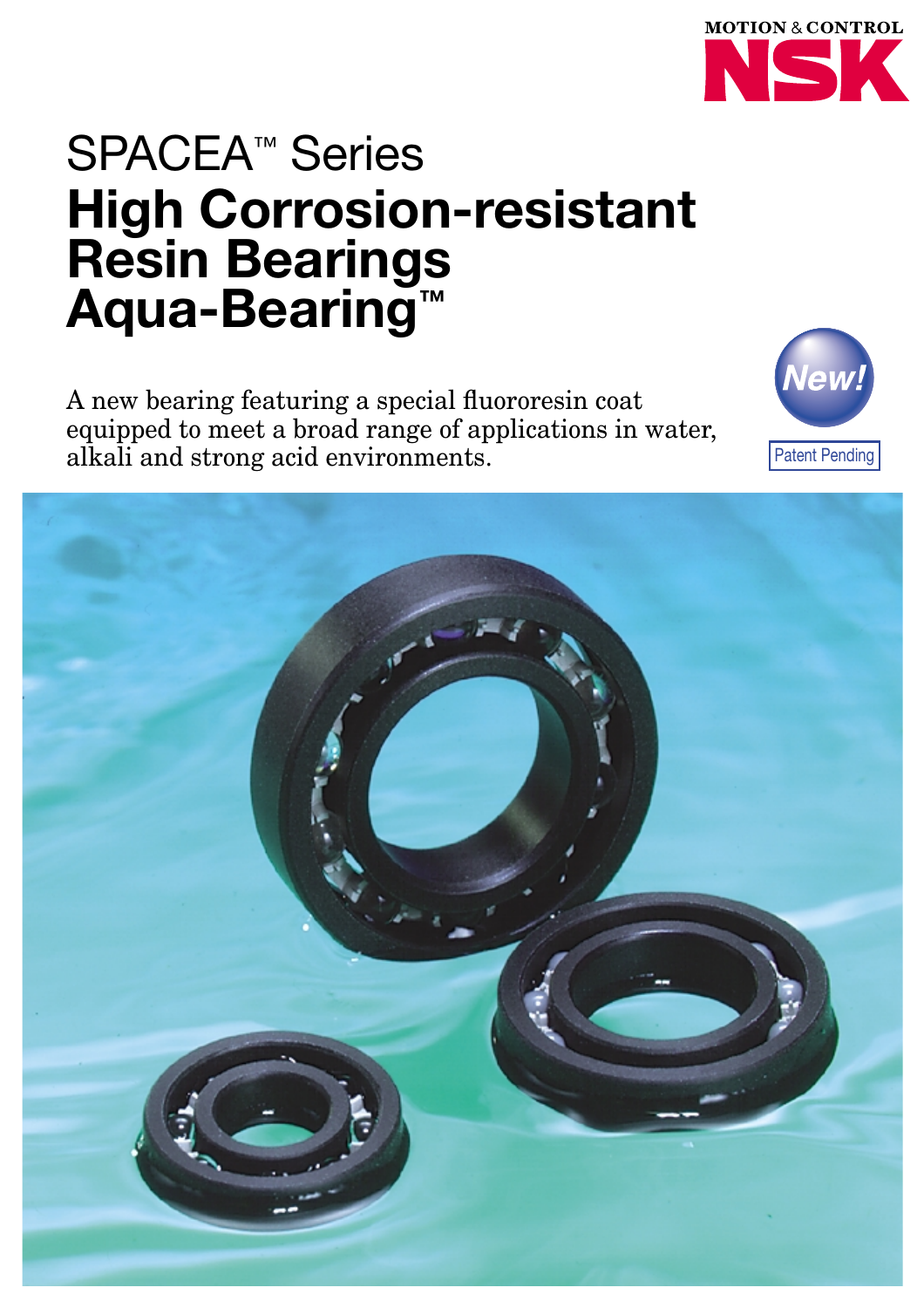## **High Corrosion-resistant Resin Bearings "Aqua-Bearing™"**

**The NSK High Corrosion-resistant Resin Bearings "Aqua-Bearing™" is one of the special environments bearings SPACEA™ Series "Corrosion-resistant Bearings" suitable for a broad range of applications in environments which include water, alkali and strong acid environments.**

#### **Outer/Inner Rings**

A special fluororesin coating, offering improved durability which exceeds that of conventional fluororesin

#### **Balls**

Ceramic balls or special glass balls

#### **Cage**

High corrosion-resistant fluororesin

## **1. Features of the Aqua-Bearing™**

## ● *High corrosion-resistance*

Compared to conventional resin bearings, such as polyethylene (PE) and polyphenylene sulfide (PPS), the high corrosion-resistance of the new bearings is equivalent to that of ceramics (see Table 1).

### **Long life**

Excellent durability in acid solvents, in excess of 1,000 fold the resistance of stainless steel bearings (SUS440C), and five times or more that of conventional PE bearings (see Figure 1).

## **Oil free**

No need to supply grease or oil because of the special fluororesin is self-lubricating.



#### **Applications**

- Cleaning equipment for semiconductor
- Cleaning equipment for liquid crystal
- Cleaning equipment for hard disk
- Metal plating equipment
- Etching equipment
- Food processing equipment